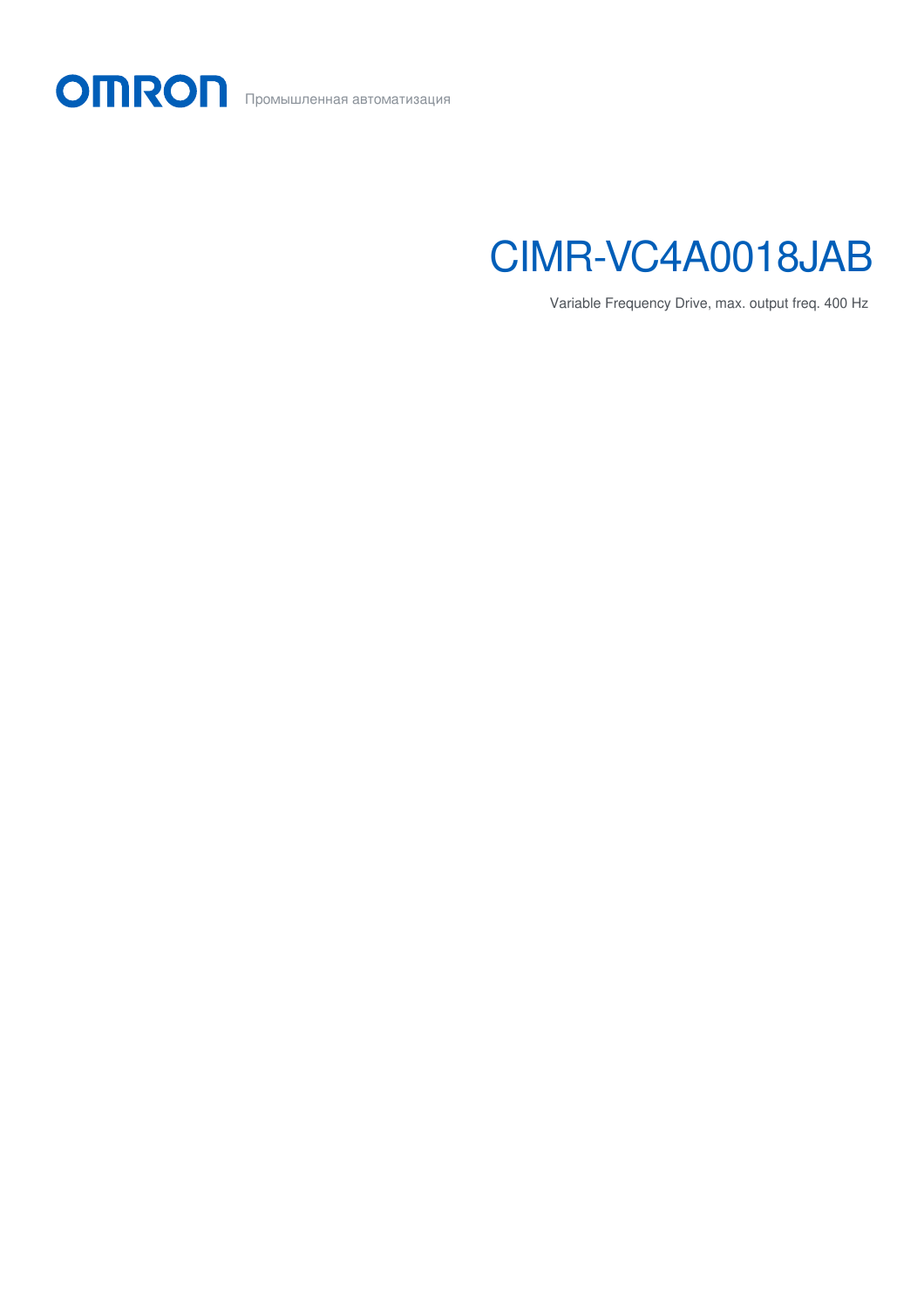## Технические характеристики

| <b>Drive control method</b>               | Open loop V/f, Open loop vector                                                                                                              |
|-------------------------------------------|----------------------------------------------------------------------------------------------------------------------------------------------|
| Drive supply voltage                      | 400 V three phase                                                                                                                            |
| Max. motor output at constant torque (HD) | 5.5 kW                                                                                                                                       |
| Max. motor output at variable torque (ND) | 7.5 kW                                                                                                                                       |
| <b>Built in EMC filter</b>                | $\boldsymbol{\mathsf{x}}$                                                                                                                    |
| Degree of protection (IP)                 | <b>IP20</b>                                                                                                                                  |
| <b>Finless type</b>                       | $\checkmark$                                                                                                                                 |
| <b>Compatible motor type</b>              | Induction or asynchronous motor, Permanent magnet motor                                                                                      |
| <b>Regenerative solutions</b>             | As inverter option                                                                                                                           |
| <b>Communication port(s)</b>              | MODBUS Slave, Serial RS-422, Serial RS-485                                                                                                   |
| <b>Communication option(s)</b>            | CANopen, DeviceNet Slave, EtherCAT Slave, EtherNet/IP,<br>MECHATROLINK II Slave, MODBUS/TCP, POWERLINK,<br>PROFIBUS DP Slave, PROFINET Slave |
| Height                                    | 260 mm                                                                                                                                       |
| Width                                     | 140 mm                                                                                                                                       |
| <b>Depth</b>                              | 145 mm                                                                                                                                       |
| Weight                                    | 3100 g                                                                                                                                       |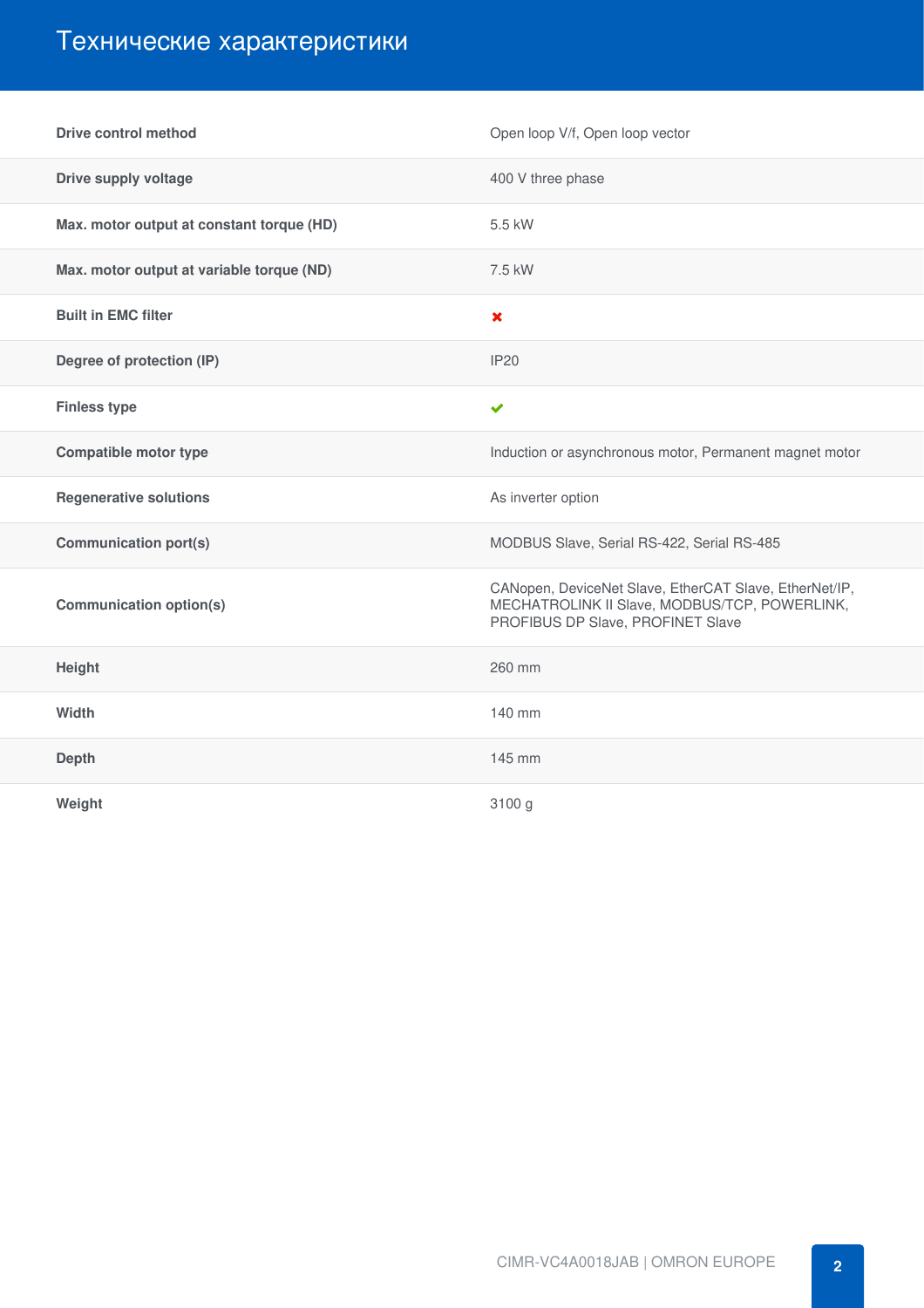## Дополнительные принадлежности

| SI-EN3/V        | EtherNet/IP option board for V1000 inverter        |
|-----------------|----------------------------------------------------|
| <b>SI-EN3DV</b> | EtherNet/IP option board for V1000 inverter (dual) |
| $SI-EP3/V$      | V1000 option card - PROFINET                       |
| SI-ES3/V        | Ethercat option board for V1000                    |
| $SI-N3/V$       | DeviceNet option board for V1000 inverter          |
| $SI-P3/V$       | PROFIBUS DP option board for V1000 inverter        |